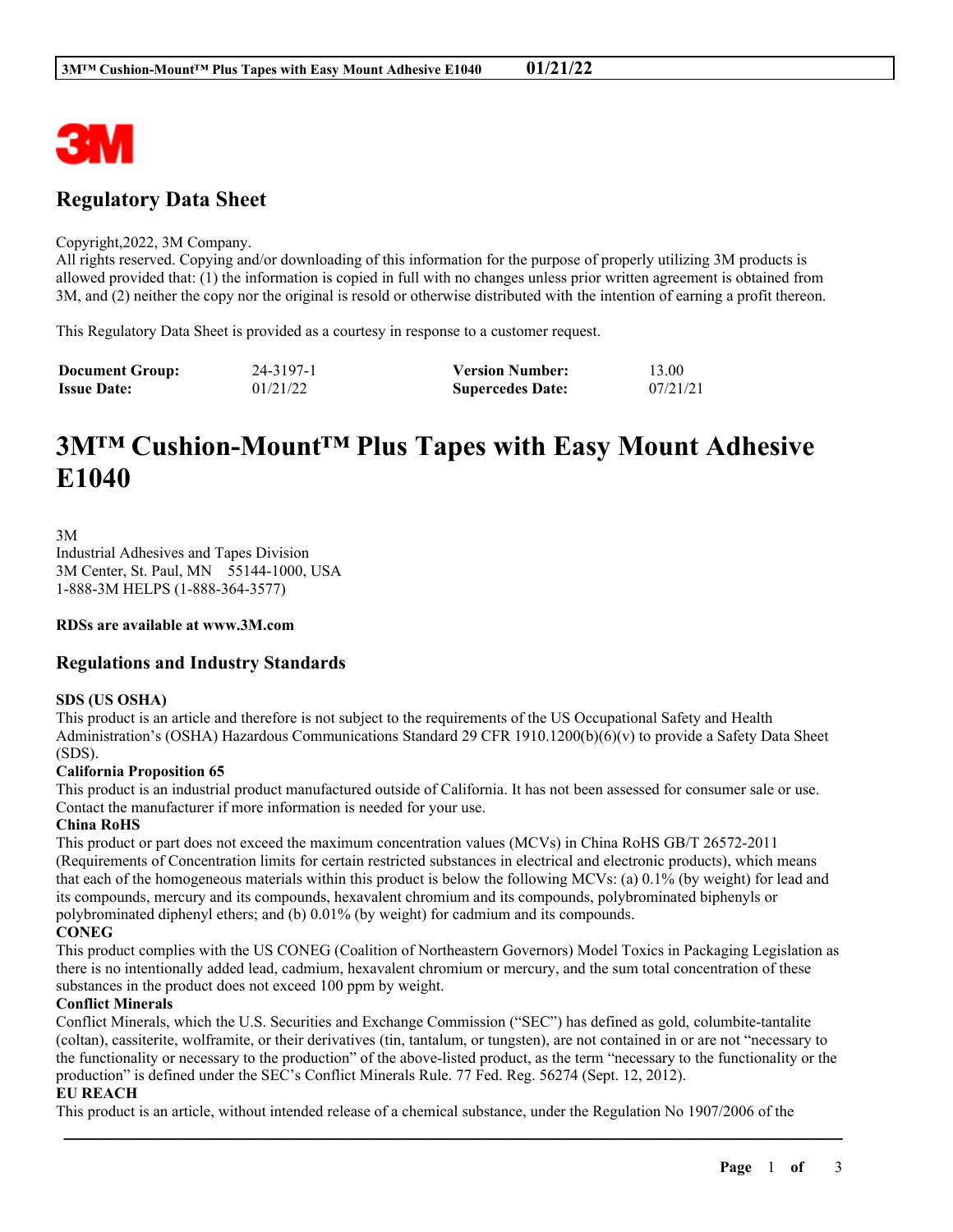European Parliament and the Council concerning the Registration, Evaluation, Authorisation and Restriction of Chemicals (REACH) (refer to REACH, Article 3(3)). It is not a chemical preparation. Therefore, it is not subject to the (pre)-registration or the registration process. It does not require a safety data sheet.

#### **EU REACH**

This product, including any article that the product is composed of, does not contain at greater than 0.1% by weight a Substance of Very High Concern (SVHC) substance identified according to Article 59 of REACH. This declaration reflects the substances on the candidate SVHC list, effective January 2022.

#### **EU RoHS**

This product does not exceed the maximum concentration values (MCVs) set under EU Directive 2011/65/EU (RoHS recast/RoHS 2), as stated in Annex II to that directive. This means that each of the homogenous materials within this product does not exceed the following MCVs: (a) 0.1% (by weight) for lead, mercury, hexavalent chromium, polybrominated biphenyls or polybrominated diphenyl ethers; and (b) 0.01% (by weight) for cadmium.

#### **EU RoHS Phthalates**

This product does not exceed the maximum concentration values (MCVs) for phthalates set under EU Directive 2011/65/EU (RoHS recast/RoHS 2), as amended by EU 2015/863, which applies to finished EEE after July 22, 2019 for Category 1-7, 10- 11 products and after July 22, 2021 for Category 8 and 9 products. This means that each of the homogeneous materials within this product does not exceed the MCV of 0.1% (by weight) for each of the following phthalates: DEHP, BBP, DBP, and DIBP.

#### **Fluorinated Greenhouse Gas**

A Fluorinated Greenhouse Gas (or F-Gas) listed under Annex I and II of Regulation (EU) No 517/2014 of the European Parliament and of the Council of 16 April 2014 is not intentionally added to the product.

#### **Sustainability Advantage: Recycled content**

This product does not contain recycled content.

#### **TSCA Section 6**

This product is not known to contain 2,4,6-Tri-tert-butylphenol (CAS 732-26-3).

**TSCA Section 6**

This product is not known to contain Decabromodiphenyl Ether (Deca-BDE) (CAS 1163-19-5).

**TSCA Section 6**

This product is not known to contain Hexachlorobutadiene (HCBD) (CAS 87-68-3).

**TSCA Section 6**

This product is not known to contain Pentachlorothiophenol (PCTP) (CAS 133-49-3).

**TSCA Section 6**

This product is not known to contain Phenol, isopropylated phosphate (3:1) (PIP (3:1)) (CAS 68937-41-7).

\_\_\_\_\_\_\_\_\_\_\_\_\_\_\_\_\_\_\_\_\_\_\_\_\_\_\_\_\_\_\_\_\_\_\_\_\_\_\_\_\_\_\_\_\_\_\_\_\_\_\_\_\_\_\_\_\_\_\_\_\_\_\_\_\_\_\_\_\_\_\_\_\_\_\_\_\_\_\_\_\_\_\_\_\_\_\_\_\_\_

## **Chemicals and/or Compounds of Interest**

**Alkylphenol (AP)** : Not intentionally added. **Alkylphenolethoxylates (APE)** : Not intentionally added. **Antimony and (Sb) Compounds** : Not intentionally added. **Arsenic and (As) Compounds** : Not intentionally added. **Asbestos** : Not intentionally added. **Azocolorants and Azodyes** : Not intentionally added. **Beryllium and (Be) Compounds** : Not intentionally added. **Bismuth and (Bi) Compounds** : Not intentionally added. **Bisphenol A (BPA) (CAS 80-05-7)** : Not intentionally added. **Butyl Benzyl Phthalate (BBP) (CAS 85-68-7)** : Not intentionally added. **Cadmium and (Cd) Compounds** : Not intentionally added. **Chlorinated Paraffins, Short Chain** : Not intentionally added. **Cobalt and (Co) Compounds** : Not intentionally added. **Crystalline Silica** : Not intentionally added. **Decabromodiphenyl Ether (Deca-BDE) (CAS 1163-19-5)** : Not intentionally added. **Di(2-Ethylhexyl) Phthalate (DEHP) (CAS 117-81-7)** : Not intentionally added. **Dibutyl Phthalate (DBP) (CAS 84-74-2)** : Not intentionally added. **Diisodecyl Phthalate (DIDP)** : Not intentionally added. **Diisononyl Phthalate (DINP)** : Not intentionally added.